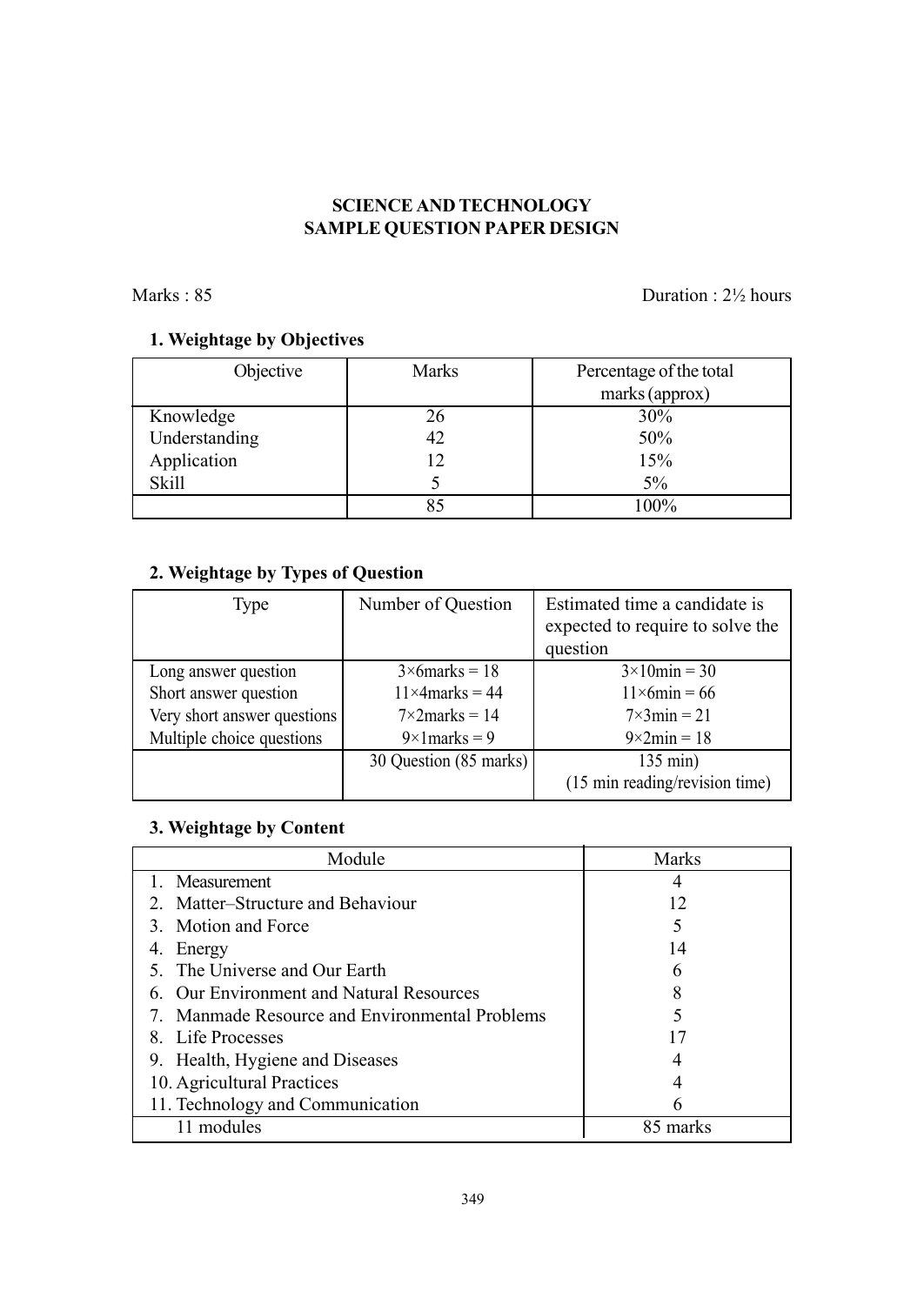## SAMPLE QUESION PAPER SCIENCE AND TECHNOLOGY (Secondary level)

### [Time : 2 ½ hours] [Maximum Marks : 85]

Note: All questions are compulsory. Marks are given against each question.

### Question 1-9 : Please tick (✓) mark the correct choice.

- 1. The elements whose atoms have completed outermost shell, are called,
	- (i) Non-metals
	- (ii) Noble gases
	- (iii) Metalloids
	- (iv) Metals 1
- 2. The number of protons, neutrons and electrons in three particles (X, Y and Z) are given below:

| Particle | <b>Number of</b> |                 |                  |
|----------|------------------|-----------------|------------------|
|          | <b>Protons</b>   | <b>Neutrons</b> | <b>Electrons</b> |
|          |                  |                 |                  |
|          |                  |                 |                  |
|          |                  |                 |                  |

Which one of the following statements is correct about the nature of the particles?

- (i) X and Y are atoms of two different elements
- (ii) X and Z are atoms of two different elements
- (iii) Y is an atom and Z is an ion
- $(iv)$  X is an atom and Y is an ion 1
- 3. Which one of the following sets of three elements each is arranged in the order of increasing electronegativity?
	- (i) F, Cl, Br
	- (ii) F, Br, Cl
	- $(iii)$  Cl, Br, F
	- $(iv)$  Br, Cl, F 1
- 4. A 1.0kg block of ice is floating on water with its  $9/10<sup>th</sup>$  part immersed. The weight of the block of ice as recorded by a spring balance in this condition will be found to be
	- (i) 9.8 N
	- (ii) 8.92 N
	- (iii) 10.78 N
	- $(iv)$  Zero 1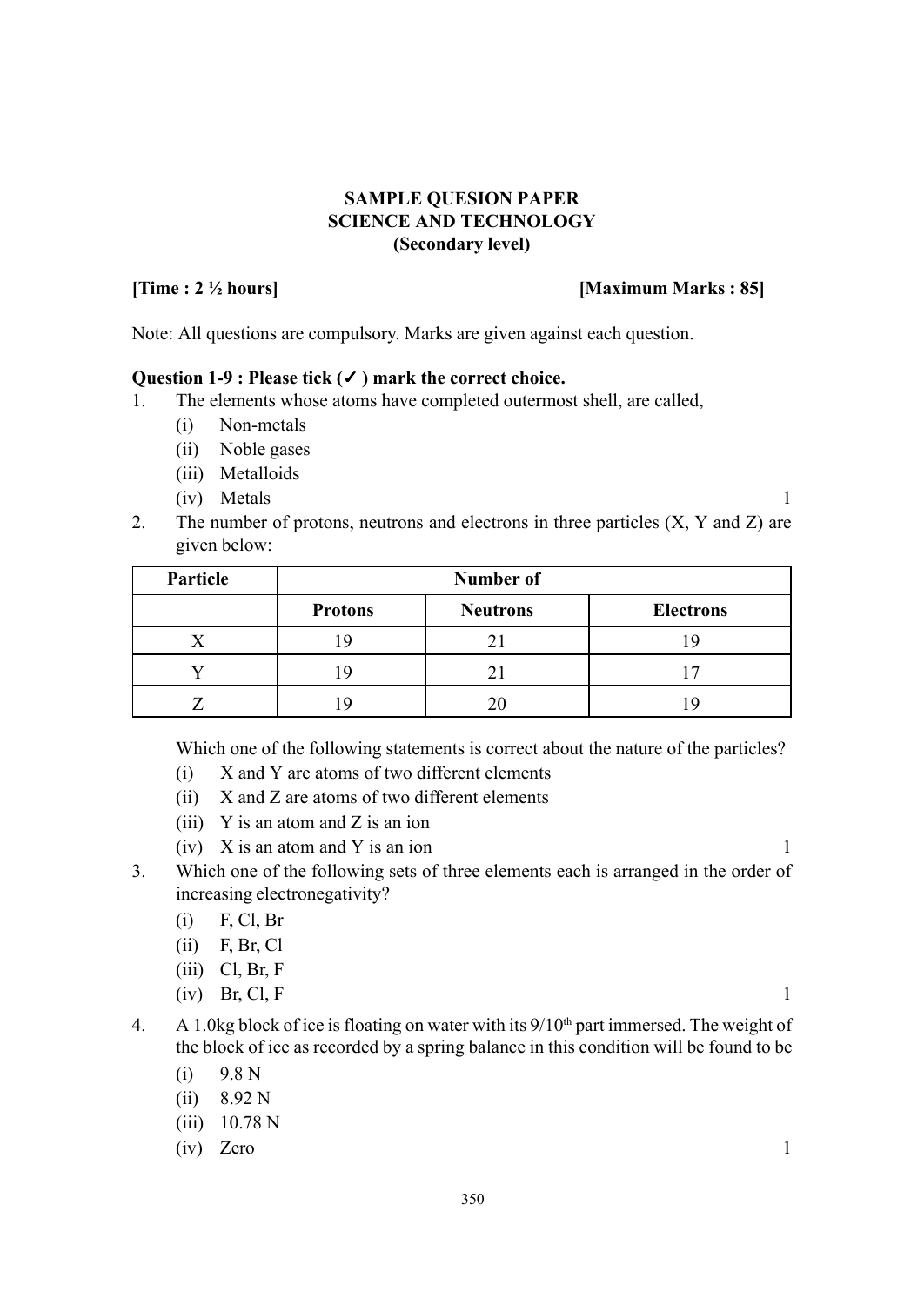| 5.  | The treatment of cancer by radiotherapy involves<br>nuclear radiations<br>(i)<br>(ii)<br>X-rays<br>ultrasound<br>(iii)<br>laser<br>1<br>(iv)                                                                                                                                                                      |  |
|-----|-------------------------------------------------------------------------------------------------------------------------------------------------------------------------------------------------------------------------------------------------------------------------------------------------------------------|--|
| 6.  | A kind of microbes which fix free nitrogen of the atmosphere into nitrites and nitrates<br>are found in<br>rotting fruits and vegetables<br>(i)<br>milk undergoing change to forms curd<br>(ii)<br>stale bread that has developed bread mould<br>(iii)<br>root nodules of plants like peas and beans<br>1<br>(iv) |  |
| 7.  | The allotrope of carbon, which is slippery to touch and is a good conductor of<br>electricity is<br>diamond<br>(i)<br>bone charcoal<br>(ii)<br>(iii) graphite<br>soot<br>$\mathbf{1}$<br>(iv)                                                                                                                     |  |
| 8.  | The cell-organelle, which coordinates the activities of all other cell parts is<br>lysosome<br>(i)<br>mitochondria<br>(ii)<br>nucleus<br>(iii)<br>golgi body<br>$\mathbf{1}$<br>(iv)                                                                                                                              |  |
| 9.  | If you find an animal with three pairs of legs, it is likely to be a<br>scorpion<br>(i)<br>spider<br>(ii)<br>(iii) cockroach<br>$\mathbf{1}$<br>kangaroo<br>(iv)                                                                                                                                                  |  |
|     | Question 10-16 : Please answer in two - three sentences only.                                                                                                                                                                                                                                                     |  |
| 10. | Name the state of matter in which the molecules are closely packed and are not able<br>to change places? Give any two examples of this state.<br>$\overline{2}$                                                                                                                                                   |  |
| 11. | 4.0g of a substance A reacts with 3.0g of another substance B to give 2.5g of substance<br>C and a certain mass of D. Calculate the mass of D produced in this reaction?<br>$\overline{2}$                                                                                                                        |  |
| 12. | Why fast neutrons are not used in nuclear reactors to get nuclear energy?<br>2                                                                                                                                                                                                                                    |  |
| 13. | One of the purposes of night sky watching is to know in advance the possibility of a<br>head-on collision of a large meteoroid with earth. Suggest a way to avert such an<br>event and mention any other purpose of night sky watching.                                                                           |  |
| 14. | Name the category of components of the environment in which temperature, air and<br>water are included. What is the importance of this component of environment?<br>2                                                                                                                                             |  |
|     |                                                                                                                                                                                                                                                                                                                   |  |

- 15. Name the cell organelle found in an animal cell where secretion of enzymes occur. What is the function of these enzymes? 2
- 16. A student wrongly identified bat as a bird. Mention any one point, which may have led the student to say so. Also give any two characteristics which support that bat is not a bird. 2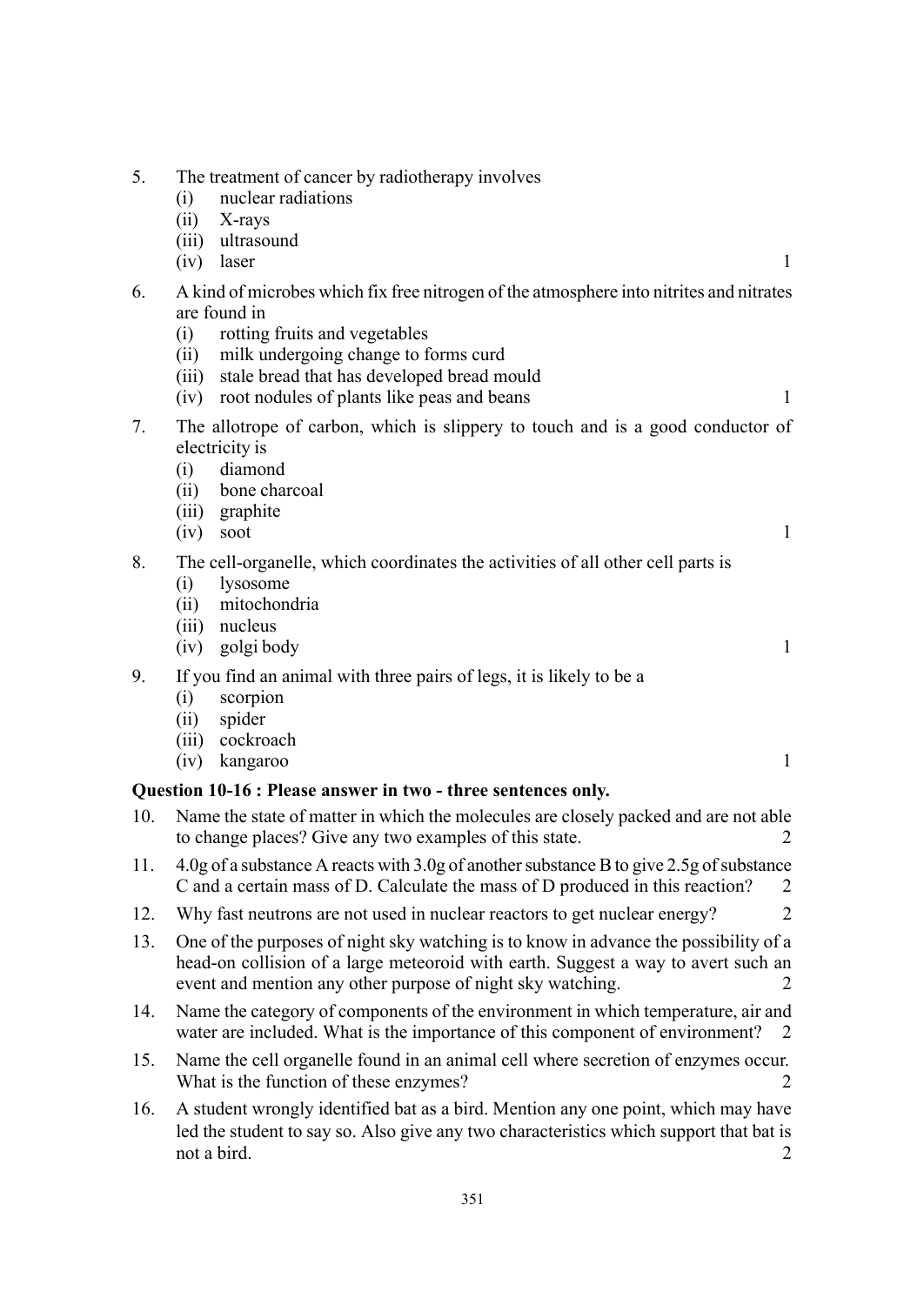#### Question 17-27 : Please answer in 7-8 lines.

- 17. Mention any two points how a clinical thermometer is different from an ordinary mercury thermometer? What is the body temperature of a normal human adult on Celsius scale? Why can't we use Laboratory thermometre to measure the temperature of our body? 4
- 18. Give the condition under which the magnitude of displacement is equal to the distance covered by the body.

A body moves from point 'A' to point 'B' 2.0km away on a straight level road and reaches back to 'A'. What is the magnitude of displacement of the body? Also find out the distance travelled. 4

- 19. State any two similarities and two differences between rusting and combustion. 4
- 20. Name the three components of biosphere. Which event before the appearance of life started the evolution of these spheres? What is the proof of this event? 4
- 21. How are metals generally different from non-metals with regard to the following properties:
	- (i) Electrical conductivity
	- (ii) Nature of oxides
	- (iii) Action of acids
	- (iv) Thermal conductivity 4
- 22. What is deforestation? How is deforestation related to increased incidence of soil erosion? Give any three points. 4
- 23. What is the characteristic of the kingdom Fungi with regard to:
	- (i) Presence or absence of a distinct nucleus.
	- (ii) Unicellular or multi-cellular.
	- (iii) Mode of feeding. 4
- 24. Draw a diagram of telophase of mitosis in a plant cell division and label the following parts in it: (i) cell plate, and (ii) daughter nuclei 4
- 25. A child patient appears pale, he is losing weight and gets tired very soon. But, he is neither suffering from fever and nor passing yellow urine.
	- (i) Name the disease he is suffering from.
	- (ii) What is the possible cause of the disease?
	- (iii) Recommend any two food items for improving his condition. 4
- 26. What are weeds? Give two examples. Describe any one method other than manual, by harrow or by plough, can be used for removing weeds? 4
- 27. The orbit of a satellite is perpendicular to the equator. What is the inclination of its orbit? What type of satellite is it? State two of its applications? 4

#### Question 28-30 : Please answer in 10-12 lines.

28. List any three differences between mixtures and compounds and give examples of each6

- 29. (a) How are work and energy related? Mention unit of work.
	- (b) A stone of mass  $m$  is thrown straight up to a height  $h$  from the ground. What is its total energy at
		- $(i)$   $H = h$
		- (ii)  $H = h/2$
		- $(iii)$  H = 0
	- (c) Write the inference you arrived at from the above. 6

30. What is meant by binomial nomenclature? Taking any two examples of living organisms justify the need for using binomial nomenclature. 6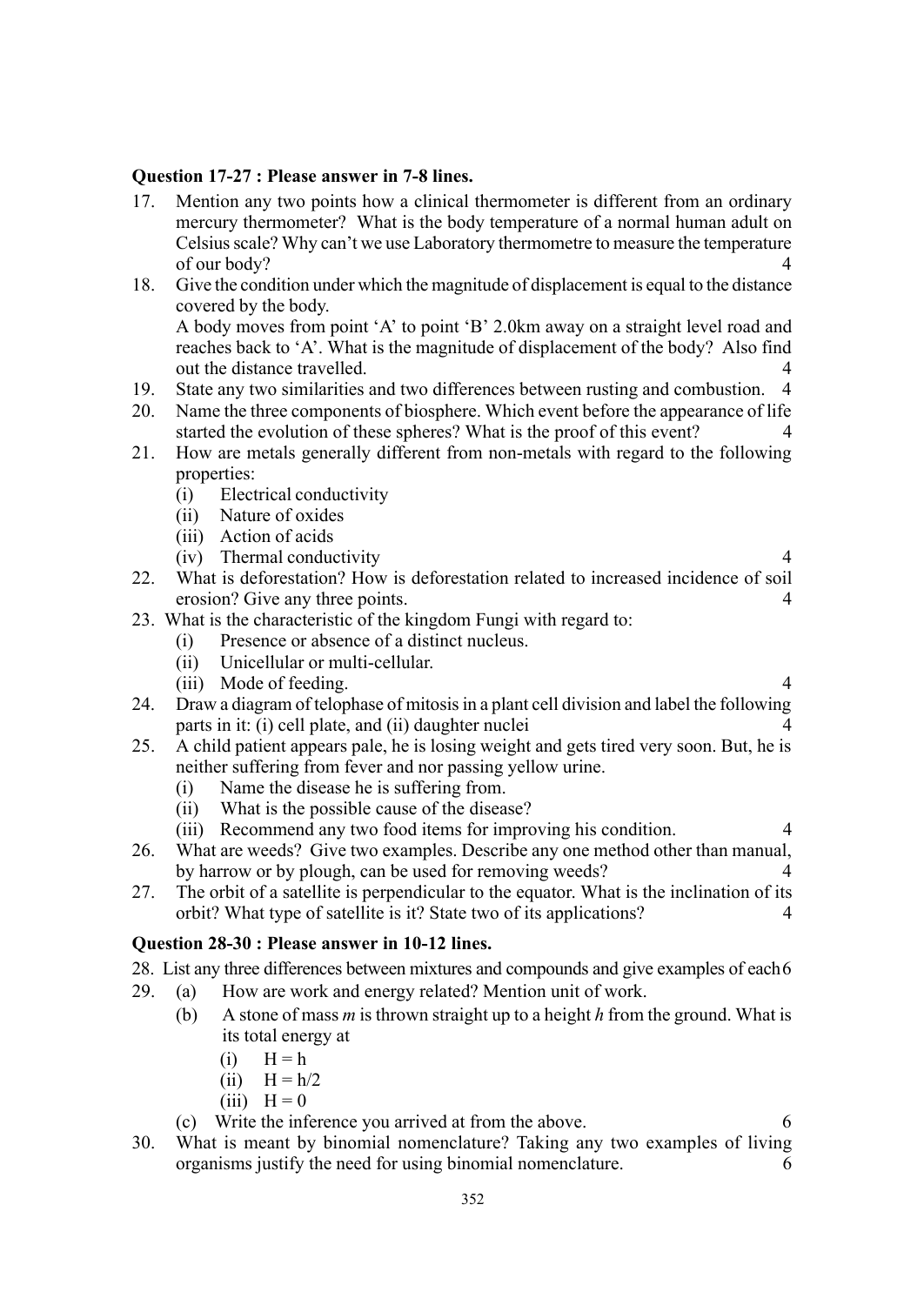# MARKING SCHEME

| 1.  | (ii)<br>1                                                                                                                                     |
|-----|-----------------------------------------------------------------------------------------------------------------------------------------------|
| 2.  | (iv)<br>1                                                                                                                                     |
| 3.  | (iv)<br>1                                                                                                                                     |
| 4.  | (iv)<br>1                                                                                                                                     |
| 5.  | (i)<br>1                                                                                                                                      |
| 6.  | (iv)<br>1                                                                                                                                     |
| 7.  | (iii)<br>1                                                                                                                                    |
| 8.  | (iii)<br>1                                                                                                                                    |
| 9.  | (iii)                                                                                                                                         |
| 10. | $1 + \frac{1}{2} \times 2$<br>Solid, any two examples of solid                                                                                |
| 11. | Sum of the mass of reactants - Sum of the mass of products, 4.5g<br>$1+1=2$                                                                   |
| 12. | The chances of the collision of fast neutrons with nuclei are few, hence they fail to                                                         |
|     | sustain chain reaction and produce nuclear energy.<br>$1+1=2$                                                                                 |
| 13. | By creating a big explosion near the meteoroid to divert its path.<br>Other purpose -to study about the constellations                        |
| 14. | Abiotic                                                                                                                                       |
|     | Importance of abiotic component                                                                                                               |
| 15. | Golgi body                                                                                                                                    |
|     | Function of the enzymes                                                                                                                       |
| 16. | Wings (for flight)                                                                                                                            |
|     | Two characteristics like - gives birth to babies, have backbone                                                                               |
| 17. | (i). Clinical thermometer has a smaller range and hence measures body temperature.                                                            |
|     | (ii) It has a small constriction in the tube to prevent mercury from running back to<br>the bulb.                                             |
|     | $(iii)$ 37 <sup>o</sup> C                                                                                                                     |
|     | (iv) Because it does not have constriction in its tube, hence mercury drops dwon<br>immediately after taking temperature.<br>$1 \times 4 = 4$ |
| 18. | Magnitude of displacement is equal to the distance travelled by a body when it is<br>moving in a straight line in the same direction.         |
|     | Magnitude of displacement = $0$ , as per definitions final positions of the body in this                                                      |
|     | $case = 0$                                                                                                                                    |
|     | The distance travelled = path length = $2+2 = 4$ km.                                                                                          |
| 19. | Similarity: in both the processes, oxidation takes place.<br>$1+1$                                                                            |
|     | Differences: Rusting is a very slow process in comparison to combustion, $1+1$                                                                |
|     | Moisture (and oxygen) is required for rusting while for combustion (requires oxygen)                                                          |

no moisture is required.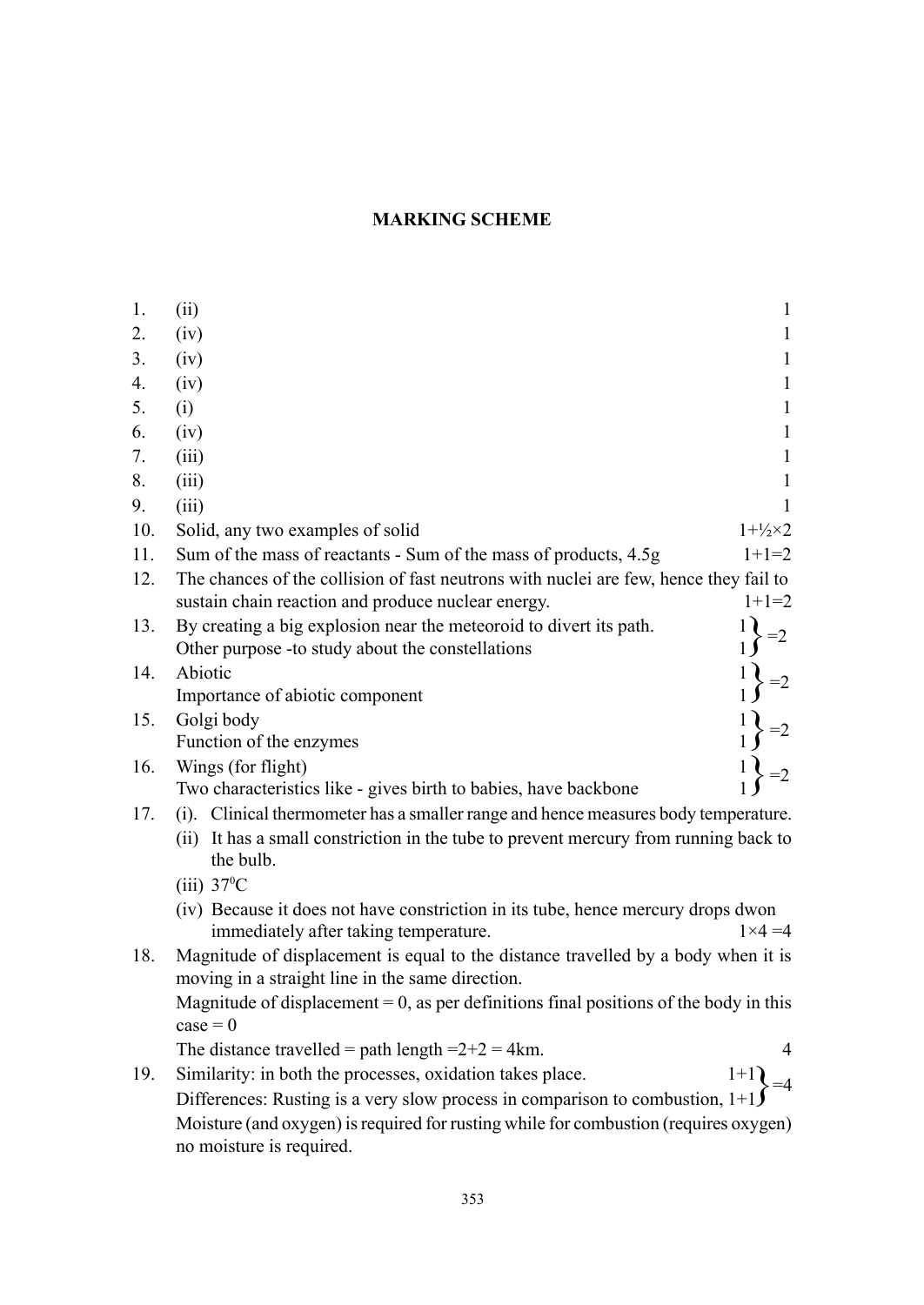- 20. The three components of biosphere are  $-\frac{1}{2}$ (i) Lithosphere (ii) Atmosphere (iii) Hydrosphere  $\frac{1}{2} \times 3 = 1\frac{1}{2}$ Differentiation of earth was the event (which initiated the evolution of biosphere). The meteorites falling on earth are found to be 4.5 billion years old, where as the oldest rock on earth is only 3.8 billion years old. This leads us to the conclusion that differentiation was taking place during this period.  $\left\{\n \begin{array}{c}\n 1^{1/2} \\
1\n \end{array}\n \right\} = 4$
- 21. (i) Metals are good conductors of electrical conductivity while non-metals are poor conductors.
	- (ii) Metals form basic oxides while non-metals form acidic oxides
	- (iii) Metals (generally) dissolve in mineral acids forming a salt with the evolution of a gas while non-metals do not dissolve in mineral acids or form the any acids.
	- (iv) Metals are good conductor of heat while non-metals are poor conductor of heat.  $1 \times 4=4$  $1 \times 4 = 4$
- 22. Cutting of trees from the forest Deforestation- no roots to hold the soil particles in place, no reduction of the force of the falling raindrops, free flow of rain water on the ground.1 $\times$ 3
- 23. (i) eukaryote/ nucleus present (ii) multicellular (iii) saprophytes 4



25. (i) Anemia

24.

- (ii) Iron deficiency
- (iii) green leafy vegetables/beans/fresh fruits (such as guava, apple, banana etc.)/ lever/meat. 4
- 26. Unwanted plants growing in a field. Doob, Chaulai, any other Spraying chemicals (weedicides) like 2, 4-D/MCPA/simazine  $1+\frac{1}{2} \times 2+2=4$
- 27.  $90^{\circ}$  1 A polar satellite 1 Remote sensing, weather forecasting 1+1

$$
\begin{pmatrix}1\\1\\1\end{pmatrix} = 4
$$

4